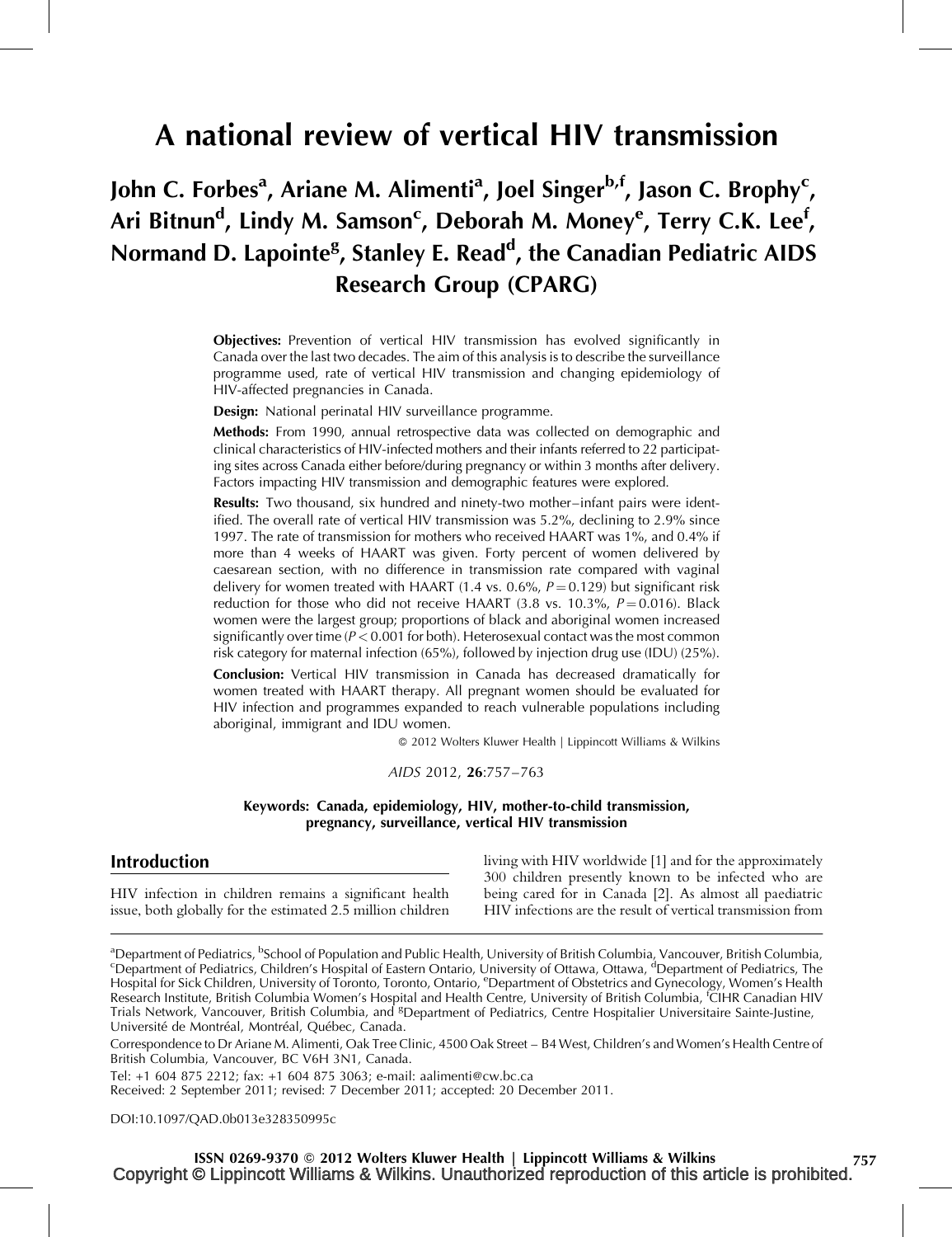mother to child, understanding the contributing issues is vital. The overall risk of vertical HIV transmission in the absence of any intervention ranges from approximately 15 to 40% [\[3–7\].](#page-6-0) One of the most significant achievements in HIV has been the development of effective strategies for the prevention of mother-to-child transmission. With the current regimen of providing appropriate combination antiretroviral therapy (ART) to pregnant women beginning in the second trimester or earlier, intrapartum intravenous zidovudine, 6 weeks of oral ART to the infant and exclusive formula feeding, the risk of vertical transmission can be reduced to less than 2% [\[8,9\]](#page-6-0). The failures in prevention of vertical transmission have been reported to be due to failure of timely diagnosis of HIV in pregnant women, failure to control HIV replication because of inadequate implementation of standard of care interventions or because of nonadherence to therapy  $[10-15]$ .

In order to understand the extent and nature of the epidemic as it affects vertically exposed children, the Canadian Perinatal HIV Surveillance Program (CPHSP) was initiated in 1990 under the auspices of the Canadian Pediatric AIDS Research Group (CPARG). Since then, it has remained an active surveillance programme generating national data annually pertaining to the status of infants and children born to women identified with HIV infection living in Canada. The overall objectives of the programme are to determine, first, the annual burden of perinatal exposure to HIV infection; second, the number of HIV-infected children living in Canada; and, third, an estimate of vertical transmission rates and associated cofactors. The purpose of this article is to describe the vertical HIV transmission in Canada between 1990 and 2010 and the changing epidemiology of HIV-affected pregnancies.

# Methods

#### Canadian Perinatal HIV Surveillance Program

Twenty-two HIV referral health centres and health departments from all Canadian provinces and territories participate in CPHSP. In the 10 provinces, there are 19 sites which provide tertiary obstetric and/or paediatric care to the province or regional area. In the three northern territories, the participating sites are the public health units for each territory. Management of the programme is coordinated in British Columbia. Data management and analysis is provided by the Canadian Institutes of Health Research – Canadian HIV Trials Network (CTN). Support for the programme is provided by the Public Health Agency of Canada (PHAC). Ethical approval for this surveillance programme was obtained from the research ethics boards of the participating centres. Summary data is submitted annually to the HIV/ AIDS Surveillance Section, Surveillance and Risk Assessment Division at PHAC and reported in its publication 'HIV and AIDS in Canada' [\[16\]](#page-6-0).

#### Data collection

Mother–infant pairs are enrolled through the participating sites upon obstetric or paediatric referral. Irrespective of the location of delivery or subsequent care received, the identified mother–infant pairs are registered by the participating sites. Retrospective chart reviews of identified mothers and infants are collated annually and clinical, demographic and HIV outcome data are submitted. Data collected include maternal country of birth, self-reported race/ethnicity according to national surveillance definitions, maternal risk category for acquiring HIV, antiretroviral regimen and duration of therapy in pregnancy, mode of delivery, gestational age and birth weight. The subsequent HIV status of the infant is reported with confirmation by virologic testing for HIV by PCR or peripheral blood mononuclear cell viral culture (confirmed on two separate samples) and/or by HIV serology beyond 18 months of life. Indeterminate HIV status refers to infants whose HIV status has not been finalized by these criteria.

Until 2007, data were reported manually by each centre to the CTN, but this is now done using a secure webbased Oracle database. Security controls of the database are installed according to CTN protocols for data confidentiality, integrity and availability. The database has standardized screens and built-in checks to allow for more complete and accurate data collection. Mother– infant pairs are entered using a pseudonymous sitespecific code. Only de-identified data are available to the CTN and the study investigator group.

#### Study population

This analysis on vertical transmission was restricted to infants born in Canada to women with documented HIV infection who were referred to one of the participating sites, either before or during pregnancy or within 3 months after delivery. Maternal treatment was differentiated into ART regimens, defined as one or two nucleoside reverse transcriptase inhibitors (RTIs), or HAART regimens, defined as three drugs, typically including two nucleoside RTIs with either a protease inhibitor or a nonnucleoside RTI.

#### Statistical analysis

Summary statistics were used to describe the demographic characteristics of the population. Least-square regression statistical analysis was used to test the significance of time trend. Changes in time trends were formally tested using piecewise linear regression analysis. The rate of vertical HIV transmission across different populations was compared using Fisher's exact test. Analyses were conducted using the R statistical package.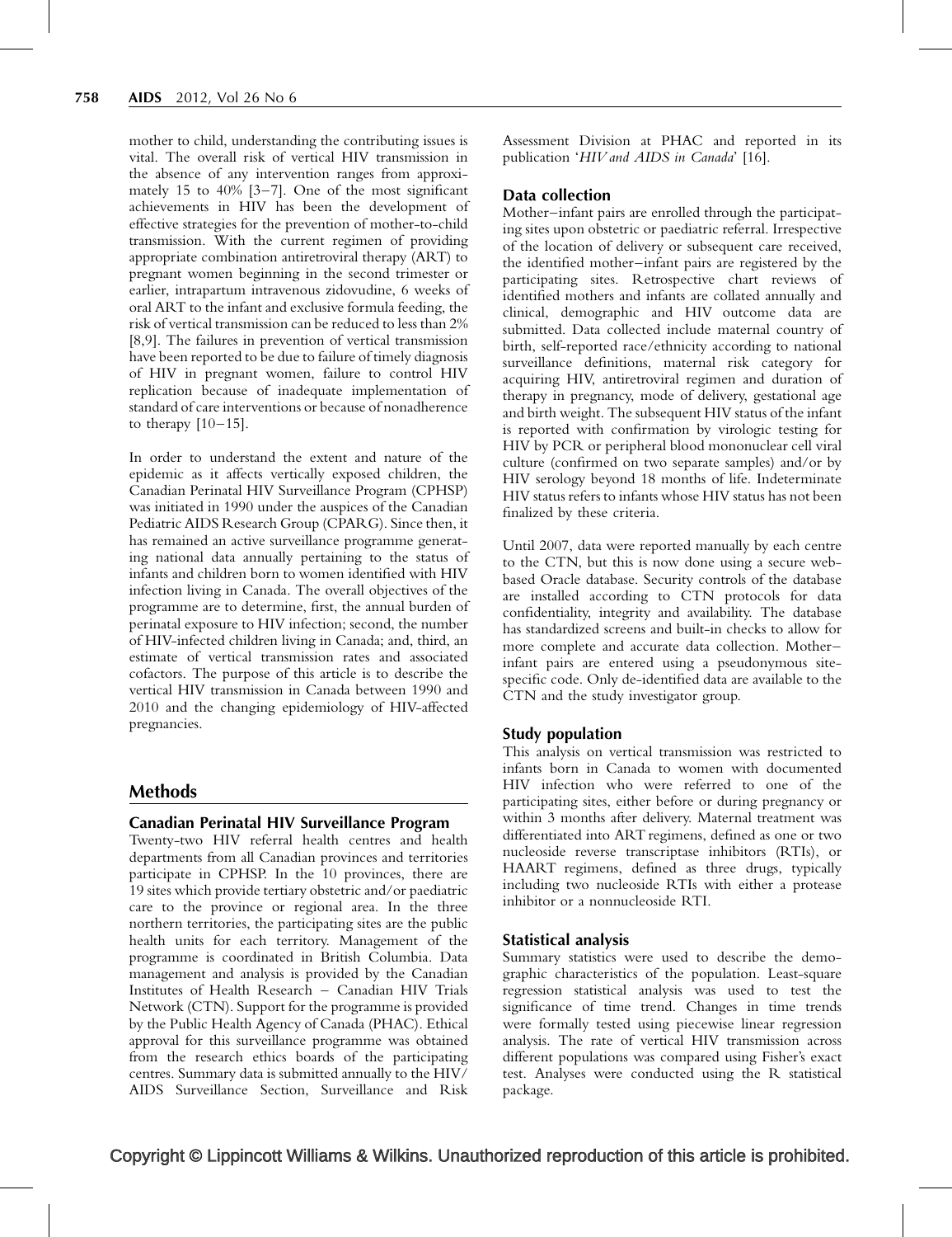#### Results

#### Vertical transmission and maternal antiretroviral therapy received

Two thousand, six hundred and ninety-two mother– infant pairs identified between January 1990 and December 2010 met the inclusion criteria. Ninety-five percent of the mother–infant pairs were identified before birth. Comparisons between the January 1990 to December 1996 (period 1) and January 1997 to December 2010 (period 2) cohorts were made as the approach to therapy during pregnancy changed significantly in 1997. The number of mother–infant pairs reported increased from 372 (53.1 per year) in period 1 to 2320 (165.7 per year) in period 2. Final HIV status was available for 99% of infants. A total of 33 infants lost to follow-up prior to 18 months of age and before completion of virologic testing were classified as having indeterminate HIV status, including 10 (2.7%) in period 1 and 23 (1.0%) in period 2. Infants with indeterminate status were excluded from the vertical transmission analysis.

The percentage of mothers who received ART during pregnancy and the percentage of infected infants are depicted in Figure 1. A decline in vertical transmission was observed following the rapid uptake of maternal antenatal ART regimens after 1994, and an even greater decline with the uptake of maternal HAART regimens after 1996.

The rates of vertical HIV transmission by period and maternal ART received are shown in Table 1. The overall rate of transmission in the entire cohort (excluding cases with indeterminate status) was 5.2%, declining from 20.2% in period 1 to 2.9% in period 2. The latter period included 86% of the mother–infant pairs and all the



Fig. 1. Changes in maternal antiretroviral therapy and vertical transmission rate over time. HAART refers to antiretroviral regimens with three drugs including two nucleoside reverse transcriptase inhibitors (RTIs) with either a protease inhibitor or nonnucleoside RTI; antiretroviral therapy (ART) refers to antiretroviral regimens that have one or two nucleoside RTIs.

Table 1. Vertical transmission according to prescribed maternal antiretroviral therapy.

| Period                    | HAART    | ART | No therapy | Total |
|---------------------------|----------|-----|------------|-------|
| 1990-1996                 |          |     |            |       |
| Mother-infant pairs $(n)$ | $\Omega$ | 154 | 208        | 362   |
| Infected infants $(n)$    | 0        | 10  | 63         | 73    |
| Transmission rate (%)     | 0        | 6.5 | 30.3       | 20.2  |
| 1997-2010                 |          |     |            |       |
|                           | 1707     | 322 | 268        | 2297  |
| Infected infants $(n)$    | 17       | 5   | 44         | 66    |
| Transmission rate (%)     | 1.0      | 1.6 | 16.4       | 2.9   |
| Mother-infant pairs $(n)$ |          |     |            |       |

HAART refers to antiretroviral regimens with three drugs including two nucleoside reverse transcriptase inhibitors (RTIs) with either a protease inhibitor or nonnucleoside RTI; ART refers to antiretroviral regimens that have one or two nucleoside RTIs. The data excludes mother–infant pairs for whom final infant HIV status was unknown  $(n = 33)$ .

pregnancies treated with HAART. In this period, the rate of vertical transmission was 1% (17 of 1707) for mothers who received HAART, 1.6% (five of 322) for women prescribed mono-therapy or dual-therapy with nucleoside RTI (ART) and 16.4% (44 of 268) for women who received no ART. For mothers who initiated HAART more than 4 weeks before delivery, the transmission rate was 0.4% (six of 1585). The transmission rate increased to 9.0% for 122 women who received less than 4 weeks of HAART. For 305 women receiving more than 4 weeks of ART (but not HAART) in the same period, the transmission rate was 1.6%.

#### Mode of delivery

Mode of delivery was consistently collected from 1999; however, no additional data regarding the indications for the mode of delivery or the duration of ruptured membranes were collected. For the period of 1999– 2010, there were 1217 vaginal and 855 caesarean section deliveries, giving an overall caesarean section rate of 40.3% (annual rates ranged from 35 to 55%). The rates of vertical transmission for vaginal and caesarean section deliveries were 2.8 and 1.9%, respectively  $(P = 0.193)$ . For women who received HAART, vertical transmission rates were 0.6% (six of 946) for vaginal deliveries and 1.4% (10 of 699) for caesarean deliveries ( $P = 0.129$ ). For women who received ART or no therapy, the rate of transmission was 10.3% (28 of 271) for vaginal deliveries and 3.8% (six of 156) for caesarean deliveries ( $P = 0.016$ ). Data distinguishing emergency and elective caesarean sections were consistently reported after 2007: there were 864 deliveries of which 519 (60.0%) were vaginal deliveries, 111 (12.8%) emergency caesarean deliveries and 215 (24.9%) elective caesarean deliveries. The numbers of infected infants in each group were 13 (2.5%), one (0.9%) and three (1.4%), respectively  $(P = 0.514)$ .

#### Regional distribution

Ninety percent of mother–infant pairs were from Ontario (33%), Québec (28%), British Columbia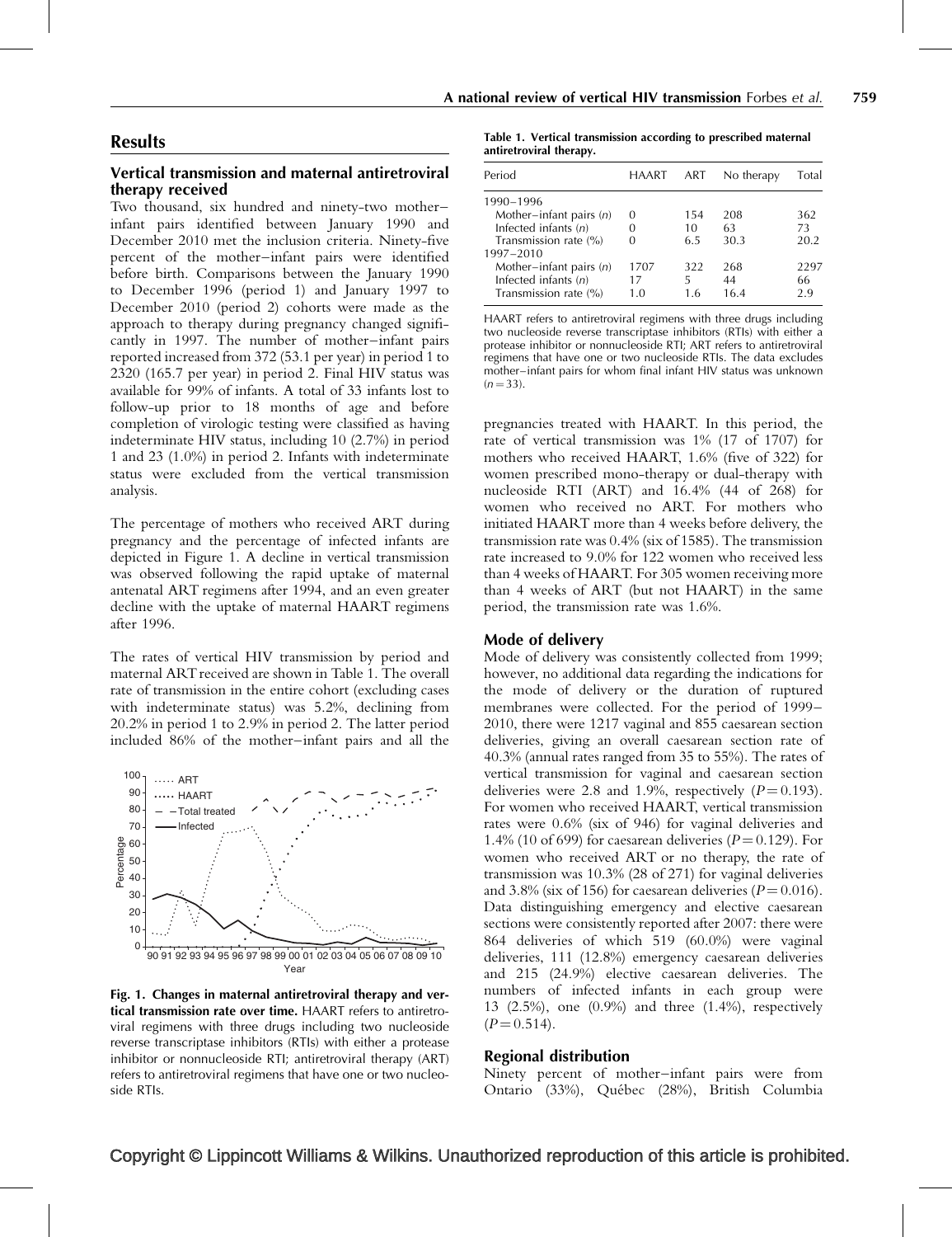

Fig. 2. Trend in regional distribution of mother–infant pairs over time. Northwest territories/Yukon data are not plotted (one reported case from 1990–2009).

(15%) or Alberta (14%). Saskatchewan and Manitoba together accounted for 9% and the Atlantic Provinces (New Brunswick, Nova Scotia, Prince Edward Island and Newfoundland and Labrador) for 1% of cases. There was only one reported case in total for Northwest Territories, Nunavut and Yukon. Regional trends over time are shown in Figure 2. In period 2, a gradual increase in mother-infant pairs in Ontario, Québec, British Columbia, Alberta, Saskatchewan and Manitoba was observed  $(P< 0.001)$ . In British Columbia, numbers increased steadily prior to 2002, but at a slower rate thereafter compared with Ontario, Alberta and Saskatchewan ( $P < 0.005$ ). In Saskatchewan, there was a steady increase in mother–infant pairs after 2003 ( $P < 0.001$ ). In the Atlantic Provinces, numbers have remained extremely low.

#### Maternal race/ethnicity

Self-reported maternal race/ethnicity was classified as black (46%), white (28%), aboriginal (19%), Asian or South Asian (3%), Latin American (1%) and other or unknown (3%). The trend of the absolute numbers of women in each group over time is shown in Figure 3.



Fig. 3. Trend in maternal race/ethnicity over time.

The overall proportion of white women declined from 47% in period 1 to 25% in period 2, whereas the proportion of black and aboriginal women increased from 35 to 48% and 14 to 20%, respectively. The number of black mother–infant pairs increased steadily  $(P < 0.001)$ and at a faster rate since 2000 ( $P = 0.046$ ). The increase in births to HIV-infected aboriginal women also increased  $(P< 0.001)$ , although in a less pronounced manner  $(P < 0.001)$ . Black race predominated in Québec (65%) and Ontario (59%); aboriginal ethnicity was most common in Alberta (46%), Saskatchewan (86%) and Manitoba (59%). A steady increase in the number of HIV-infected women born outside Canada was evident over the study period, whereas Canadian-born women remained fairly constant since 2000. The largest increase was in women of African origin, from 14% in 1990 to 1996 to 35% in 1997–2010 (data not shown).

#### Maternal risk category for HIV infection

Heterosexual contact was the most common reported risk category for HIVacquisition among women in the cohort (65%). IDU accounted for 25% and receipt of blood/ blood products for 1%. IDU was preferentially selected over heterosexual contact if both were reported. Fifteen women who became pregnant after 2005 were themselves infected through vertical transmission (0.6%). Risk category was unknown for 8% of cases. The number of women whose risk factor was heterosexual acquisition rose over the course of the study ( $P < 0.001$ ), whereas the number of women whose primary risk factor was IDU remained stable between 1995 and 2010 ( $P = 0.812$  for the null hypothesis of no trend).

# **Discussion**

The CPHSP is an important national tool that allows for the determination of HIV vertical transmission rates, identification of demographic trends in the national epidemic among HIV-infected women of child-bearing age and detection of gaps or failures in the prevention of vertical transmission programmes. The CPHSP surveillance shows that the rate of vertical transmission from women whose HIV status was known during pregnancy or within 3 months after delivery has declined substantially, from 20.2 to 2.9% after 1997 when HAART became the standard of care in Canada. For women who received antenatal HAART vertical transmission was 1%, a rate similar to that observed during the HAARTera in other developed countries such as the UK and Ireland, France, Australia, Sweden and the USA [\[8,9,17–19\]](#page-6-0). The extraordinary impact of current preventive strategies is further exemplified by the fact that since 1997, the rate of transmission was only 0.4% when maternal HAART was initiated at least 4 weeks prior to delivery. This is similar to the findings reported by Townsend et al. of a 0.8% transmission rate in women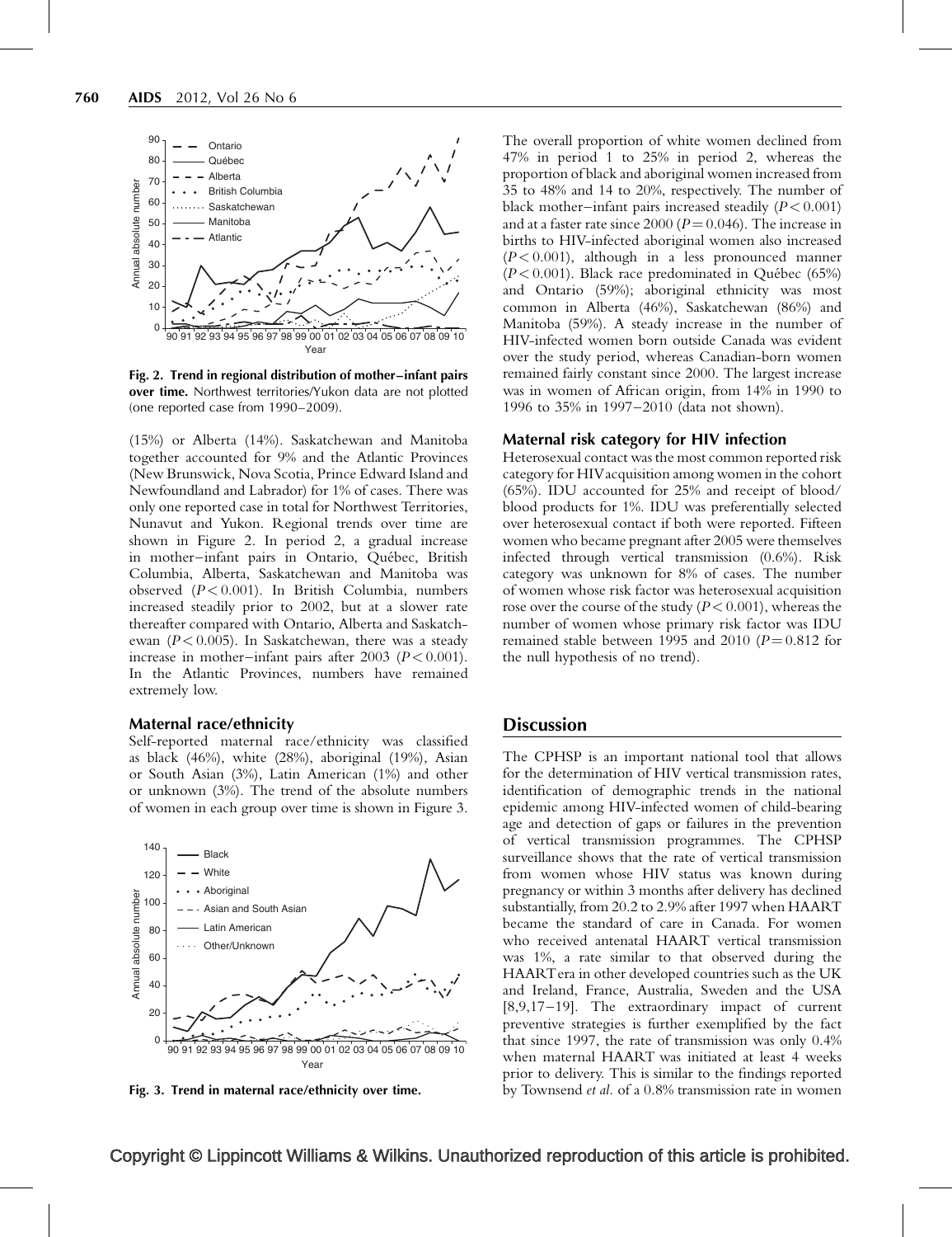receiving at least 2 weeks of HAART before delivery in the UK and Ireland [\[8\].](#page-6-0) Likewise, Townsend et al. [\[8\]](#page-6-0) and Warzawski et al. [\[9\]](#page-6-0) in France found very low rates of transmission of 0.1–0.4% when mothers had undetectable viral loads at delivery. In the CPHSP since 1997, those mothers who received ARTother than HAART for more than 4 weeks had a higher transmission rate of 1.6%, whereas those who received no therapy had the highest transmission rate of 16.4%.

The study population for this analysis included all mother–infant pairs identified prior to or during pregnancy and within 3 months after delivery. These defined inclusion criteria were chosen to include those mother–infant pairs who potentially could have benefited from appropriate antenatal care and ART. The number of mother–infant pairs in the CPHSP dataset who were identified 3–9 months after delivery decreased from an average of 5.4 per year in period 1 (1990–1996) to 1.7 per year for period 2 (1997–2010). The decline in late identifications is suggestive of an improvement in the early identification of HIV-affected pregnancies. Of the infants born in period 2, 50% were infected (CPHSP data, not shown). The high rate of transmission suggests risk factors associated with high HIV viral load seen with more advanced disease or recent HIV infection.

Although there has been substantial improvement in the implementation of measures to reduce vertical transmission in Canada, significant gaps remain both with respect to timely diagnosis and to provision of and access to antenatal HAART. There is limited published data describing the uptake of antenatal HIV testing in women across Canada. Updated information available in Ontario suggests 95% of women are tested in their current pregnancy [\[20\],](#page-6-0) whereas older publications from Nova Scotia, British Columbia and Alberta document testing rates between 72 and 96% [\[21–23\].](#page-6-0) Rates of antenatal testing greater than 95% occur in provinces with the highest HIV prevalence which include Ontario, Québec, British Columbia and Alberta. On the basis of these rates of testing, we estimate that over 90% of HIV-infected pregnant women and/or their infants are referred to or registered with the participating sites. Furthermore, as paediatric HIV care and therapy is coordinated through the participating sites, we are confident that all known HIV-infected children who acquired their infection in Canada are accounted for in the database.

Although the current actual percentages of women not tested in pregnancy across Canada are not completely clear, it is likely that some of these women are from marginalized populations who do not access antenatal care and are potentially at greater risk of HIV infection [\[21\]](#page-6-0). Among women tested early in pregnancy, repeat testing later in gestation for those at risk of late pregnancy HIV acquisition is not systematically undertaken, despite

expert guidelines recommending this approach [\[24\]](#page-6-0). A third concern is the incomplete provision of ART to women who are diagnosed with HIV infection during pregnancy. This latter point is exemplified by the fact that 268 HIV-infected women identified after January 1997 in our cohort received no ART during pregnancy. Furthermore, the proportion of women who received either no antenatal ART (range 7–13% per year) or were prescribed less than three antiretroviral medications  $\frac{1}{2}$  (range 2–6% per year) has not declined significantly since 2006. The complete lack of therapy in some cases may be due to maternal diagnosis at delivery or within 3 months after the infant's birth. Exploring the reasons for these missed opportunities, however, will be important in the future if further reduction in vertical HIV transmission rate is to be achieved in Canada.

The overall rate of vertical transmission was lower but not statistically different for women who delivered by caesarean section compared with those women who delivered vaginally. In cases in which women received HAART, the rate of transmission was lower for vaginal deliveries, but did not reach statistical significance  $(P = 0.129)$ . However, for women who received suboptimal therapy or no therapy, there was a significantly lower transmission rate for those delivered by caesarean section ( $P = 0.016$ ). The high overall rate of caesarean sections (40%) may have been influenced by previous guideline recommendations [\[25\].](#page-6-0) There was no significant decrease in the caesarean section rate after 1999, despite a change in practice in Canadian centres to offer women the option of vaginal delivery if they have an undetectable HIV viral load with appropriate ART. The reporting on whether caesarean sections were elective or emergency procedures was inconsistent prior to 2007. Since then, however, two-thirds of caesarean sections were noted to be elective procedures. The number of infected infants in each caesarean section group is small and further study of this issue will be important.

The demographic profile of HIV-infected women varies widely across Canada and may reflect the distribution of different racial groups and immigrant populations. Aboriginal and black women make up 19 and 46%, respectively, of the HIV-infected pregnant women in this study and are disproportionately represented, as these groups constitute only 3.8 and 2.5%, respectively, of the Canadian population [\[26\]](#page-6-0). Aboriginal women predominated in western provinces (British Columbia, Alberta, Saskatchewan and Manitoba) where they accounted for 30–86% of mothers. In Ontario and Québec, approximately 60% of mothers were black women from Africa and the Caribbean, a reflection of immigration patterns to these provinces. Since 2002, more of the identified women were not born in Canada, likely reflecting both immigration patterns and differences of child-bearing choices among different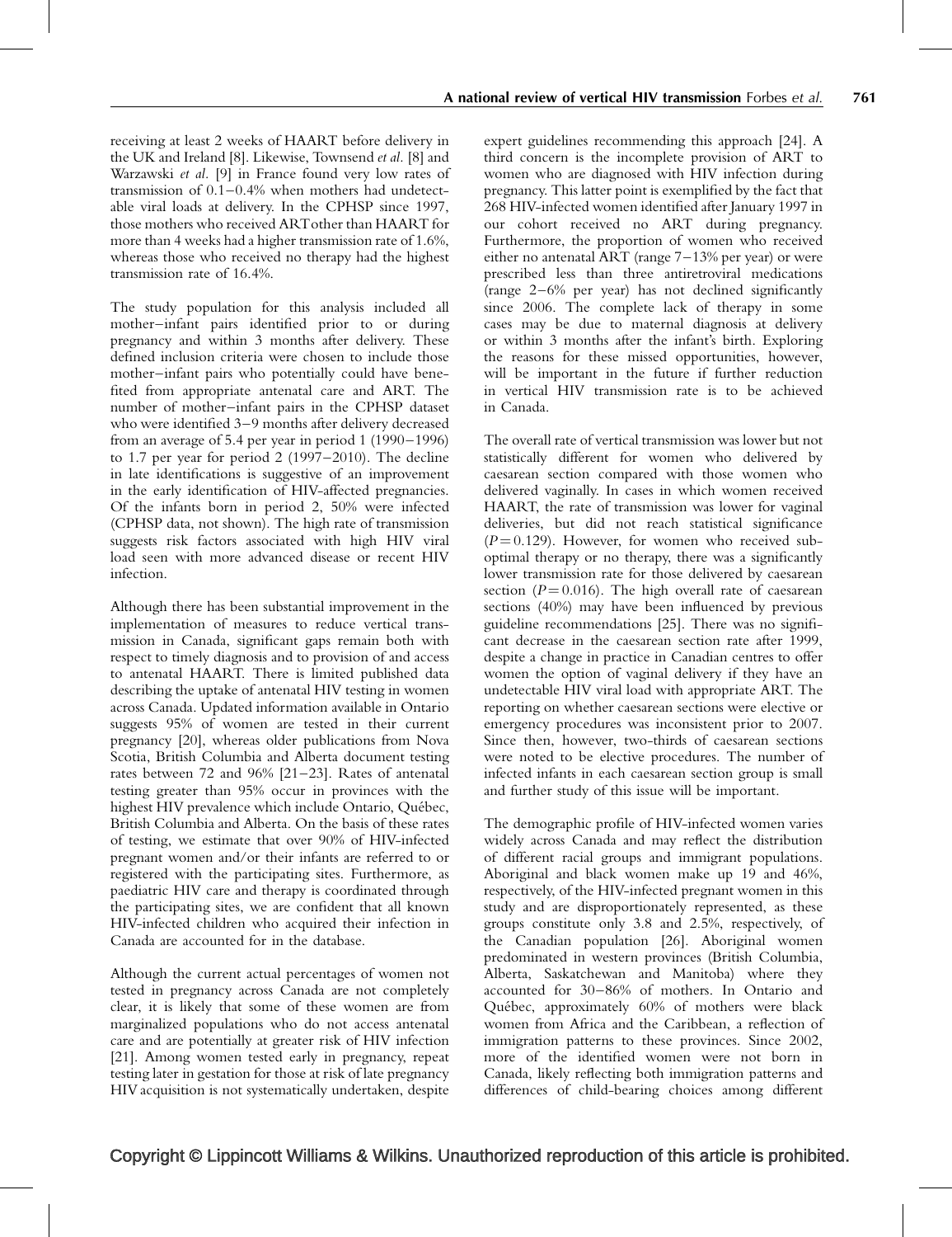cultures. As might be expected, these observed trends in pregnant HIV-infected women closely mirror the overall trends amongst HIV-infected women in Canada [\[16,27\]](#page-6-0).

The majority of women in our cohort were infected by heterosexual contact, a finding consistent with other countries [\[28,29\]](#page-6-0). Heterosexual transmission was particularly prevalent among immigrant women, being reported as the key risk category in 86% of cases. IDU, identified as the main risk category for 25% of women across the country, was more prevalent in British Columbia (47%), Alberta (36%), Saskatchewan (78%) and Manitoba (41%). Among aboriginal women, IDU was reported as the key risk category in 63% of cases. These observations reinforce the need to direct further study and resources toward more vulnerable populations, including immigrant and aboriginal women as well as women who use injection drugs, if ongoing vertical HIV transmission is to be curtailed further.

There are several limitations to this study. First, this analysis is primarily based on retrospective data collection. The database was designed so that data from previously entered mother–infant pairs can be updated at any time and new cases can be entered as they occur. Since the web-based data collection was introduced, the data collection is more efficient and complete. Second, loss to follow-up prior to finalizing the infant's HIV status may be a limitation; however this was noted in only 1.0% of cases since 1997 and there have been no cases lost to follow-up since 2008. Third, women who were not diagnosed during pregnancy or the immediate postpartum period and whose infants remained unidentified beyond 3 months of age are not included. However, the numbers of missed cases is decreasing in period 2, as the uptake of HIV testing during pregnancy in Canada has improved [\[20\].](#page-6-0) Fourth, although all the main referral centres from each geographic area are used for data collection, possible referral bias remains. Although missed cases outside these major referral centres are likely to be relatively few, the CPHSP is recruiting additional regional centres that have begun to provide service to HIV-infected pregnant women to minimize this further.

In conclusion, the CPHSP database is a valuable tool that provides robust annual surveillance data on vertical HIV transmission in Canada. We believe this model could be emulated by other countries or jurisdictions seeking to improve their surveillance data at relatively low cost. The consistent and relatively complete data collected by a web-based, secure system can be used to report on different population groups and regions to inform programmes and allocation of resources. The findings indicate that although rates of vertical transmission of HIV in Canada are very low for women who receive HAART, transmissions unfortunately continue to occur. All pregnant women should be evaluated for HIV

infection as early in pregnancy as possible and again later in pregnancy, and programmes should be modified to ensure that they are accessible to the more vulnerable and marginalized populations which may include aboriginal, immigrant women and IDU women. These demographic observations as they relate to vertical transmission risk should be used to inform further policy development and resource allocation for prevention of vertical transmission programming in Canada.

# Acknowledgements

The review was produced by the steering committee of the Canadian Perinatal HIV Surveillance Program (CPHSP) under the auspices of the Canadian Pediatric AIDS Research Group (CPARG). The programme was managed by J.C.F., A.M.A. and L.M.S. and the steering committee participants are J.C.F., A.M.A., L.M.S., J.S., J.C.B., A.B., D.M.M. and N.D.L.

J.C.F. took responsibility for writing the article and all coauthors contributed to critical revision. Data was analysed by J.S. and T.C.K.L. and interpreted by the co-authors.

The CIHR Canadian Trials Network has provided the data management for CPHSP and the data analysis, tables and figures for the manuscript.

The authors thank all the site investigators at the participating centres for contributing data annually: A.M.A., A.B., Bob Bortolussi, François Boucher, J.C.B., Jared Bullard, Jeff Cohen, Rick Cooper, Michelle Ellis, Joanne Embree, Jack Forbes, Brendan Hanley, Taj Jadavji, Chris Karatzios, Valérie Lamarre, N.D.L., Dorothy Moore, Heather Onyett, S.E.R., L.M.S., Roger Sandre, Sandi Siegel, Fiona Smaill, Isaac Sobol, Lamont Sweet, Ben Tan, Wendy Vaudry and Michael Young.

The authors wish to thank Elaine Fernandes and Evelyn Maan for managing and coordinating the study and the late Dr Susan King who was a founding member of CPHSP for her dedication and mentorship.

The CPHSP is funded by the HIV/AIDS Surveillance Section, Surveillance and Risk Assessment Division, Public Health Agency of Canada, Ottawa, Canada.

The Public Health Agency of Canada provides the funding for this study. The Canadian Institutes of Health Research – Canadian HIV Trials Network, Vancouver, British Columbia, Canada provided support for the programme.

## Conflicts of interest

None of the authors have any conflict of interests to declare.